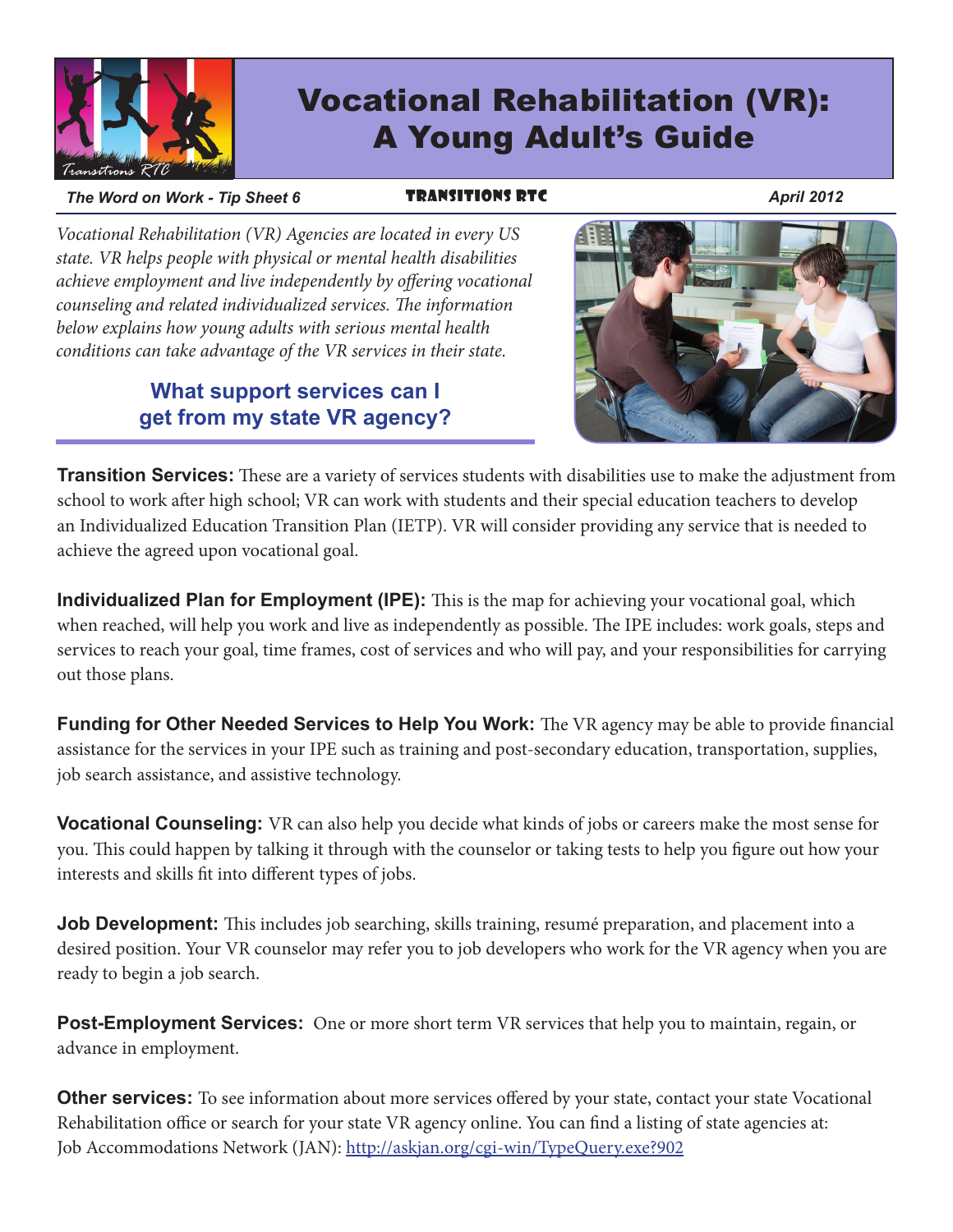#### **Tips From People Who Found Jobs Through the VR Program:**

**Flexibility:** Be flexible about what services you ask for.

**Ask questions:** Make a list of questions to ask whenever you meet with the counselor or other VR staff and find out about your options, both pros and cons, so you can make informed decisions.

**Communicate with your VR Counselor:** Ask

for the best way to contact them: email, phone, texting, etc. Identify your needs and ask for help.

#### **Advocate for yourself:**

Contact the office supervisor if you are having problems with your counselor.

**Talk to your peers:** See what their experience was like using VR services to get a job.

**Be Organized:** Make a calendar and mark appointments. Keep a folder for VR paperwork. Take notes during meetings.

## **What do I need to be eligible for VR?**

**•**  You need medical documentation of a physical or mental disability that causes significant barriers to working/ employment.



- You need a determination that VR services are needed for you to get a job or keep working.
- Individuals who receive SSI or SSDI usually also qualify for VR services.
- The time frame to either deny or accept an application is usually 60 days. Certain groups of people with a disability may have priority to get services and there may also be a wait list for services.
- For more eligibility or application information, check out your state VR website or handbook.
- If you were determined not qualified, you can appeal the process using The Client Assistance Program (CAP). Please see additional information on the next page.

### **What is the VR process?**

- **1.** The VR counselor will outline available services during a group or individual meeting.
- **2.** Once you are determined to be eligible, an initial interview will be scheduled with a VR counselor.
- **3.** Your VR counselor and you will develop your Individualized Plan for Employment (IPE), which includes your chosen job goal and all the services needed to achieve that goal.
- **4.** You meet periodically with your counselor to reach your goal.
- **5.** VR services last until employment has been maintained for at least 90 days and you and your counselor agree that you are performing well on the job, **or** your case file is closed for lack of cooperation on your part or other reasons.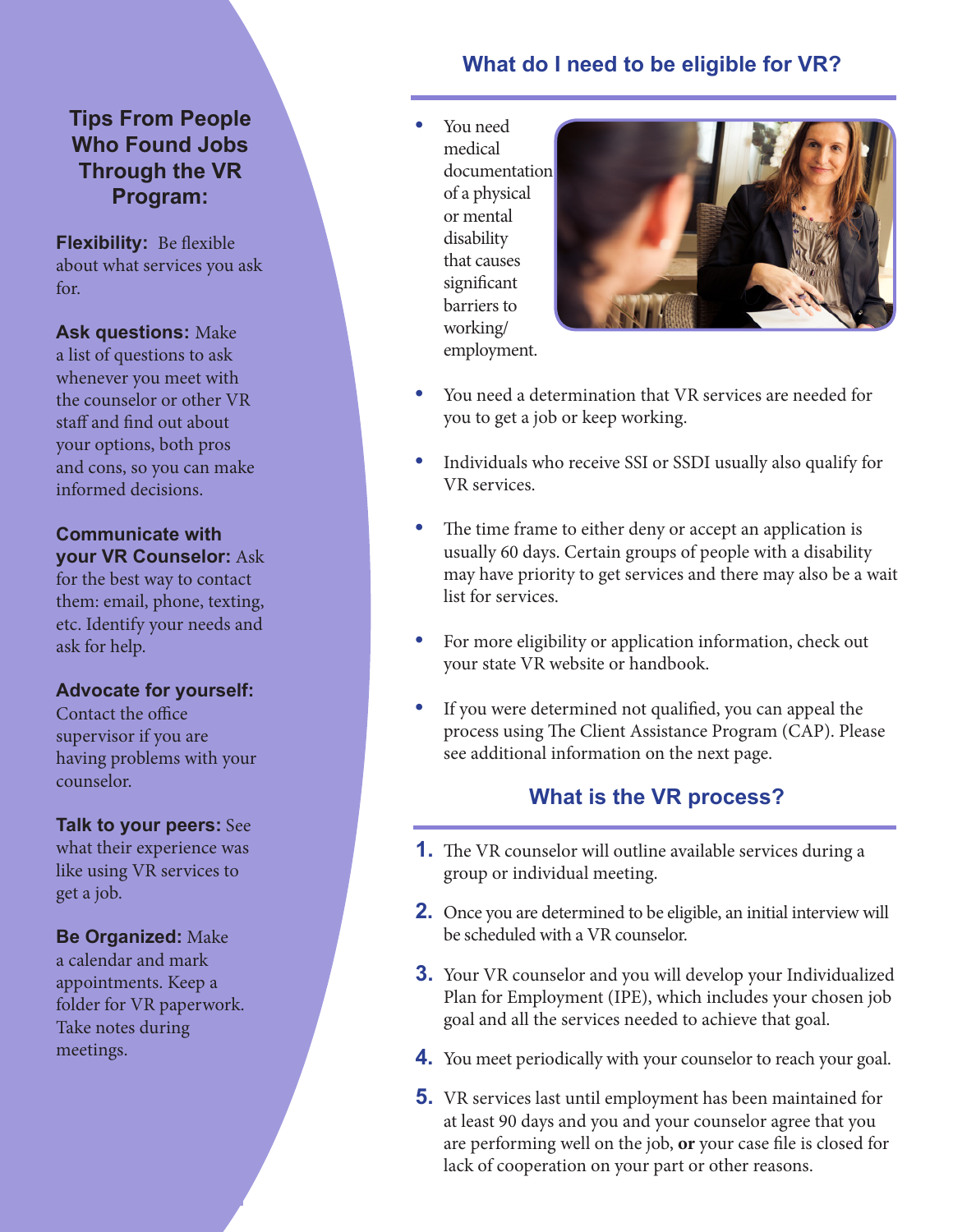#### **What are the Vocational Rehabilitation Counselors' responsibilities?**

- Inform you of resources available to you and give you specific help in connecting with them
- Provide information on your rights and legal information, such as the appeals process, and the Client Assistance Program (CAP)
- Participate with you in the development of an IPE which you and your VR Counselor will sign. Give you a copy of the IPE and all subsequent amendments and reviews
- Assist in the coordination of IPE services and review your progress; at least annually
- Keep you fully informed throughout the VR process, including the opportunity to talk about why your case is being closed when that time comes

# **What can I do if VR services do not meet my needs?**

Discuss your questions with your VR counselor.

Ask for whatever you think your needs are. As tax payers, the VR system belongs to all of us.

If dissatisfied, you can speak to the supervisor or request a change in counselors.



Contact your local Client Assistance Program (CAP), some decisions and problems can be appealed.

Get informed about your state VR agency. You can get help from advocacy organizations like the National Alliance for the Mentally Ill (NAMI).**<sup>1</sup>**

#### **Where Else Can I Get Help If Problems Occur With My VR Services?**

#### **The Client Assistance**

**Program** (CAP) is a program for persons with disabilities who are applicants or clients of Vocational Rehabilitation (VR) or Independent Living programs. CAP:

- **Provides information** about Vocational Rehabilitation Services
- Advises you on your rights and responsibilities and investigates your compliant
- Assists in resolving problems with your counselor during any part of the process
- **Helps** you write a formal request for appeal and move your concerns through the system**<sup>2</sup>**
- **Represents you at** administrative reviews, mediations and a formal appeals hearing